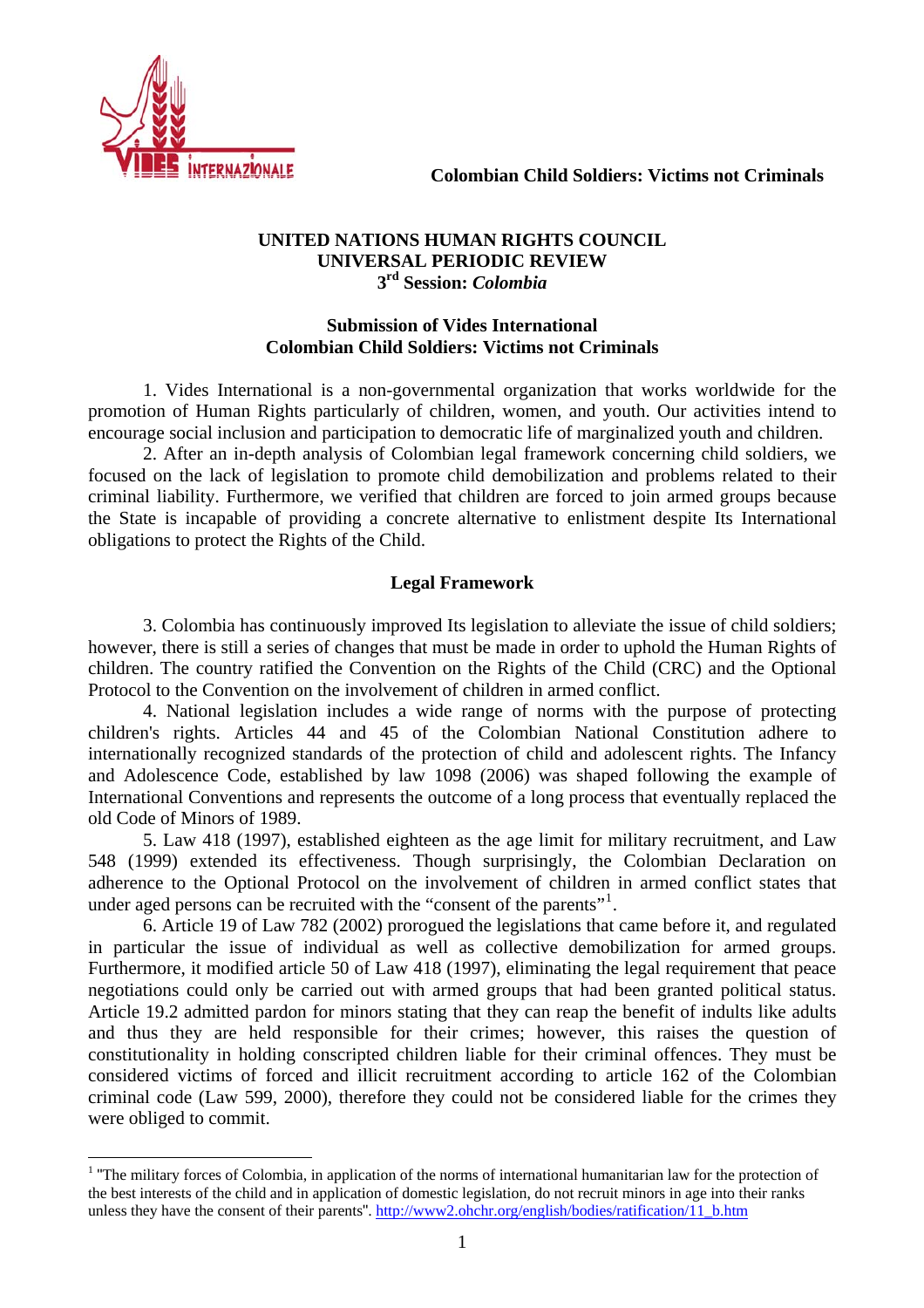

7. In Decision C-[2](#page-1-0)03  $(2005)^2$ , the Colombian Constitutional Court confirmed the ruling was in accordance with the national constitutional framework and International Law. The Court sustained that minors who are no longer in armed groups must be subject to a judicial process in front of the juvenile court ("Juez de Menores" or "Promiscuo de Familia") for the violation of criminal laws committed during the internal conflict. Minors may receive pardon for violations specifically dismissed by the law.

 8. The above mentioned legislation is completed by Decree 128 (2003) which develops Law 782. Law 975 (2005) called Law "Justice and Peace", adds new elements to this ruling.

## **Child Soldiers, Rights Violations, Disarmament Demobilization and Reintegration process (DDR)**

 9. Law 782, developed by Decree 128, established the conditions for demobilization of different armed groups. Combatants that turn themselves in for minor crimes<sup>[3](#page-1-1)</sup> can benefit of amnesties as provided by Law. The rule sets a standard for granting amnesties and pardons to members of warring factions that have committed "politically related crimes". Crimes against humanity, as also stated by the Colombian Constitutional Court, could never be considered political. Nevertheless, Colombian Government, ignoring Its international obligations, passed Law Justicia y Paz stating that those who commit Gross Violations of Human Rights during the conflict will receive a maximum sentence of eight years in prison.

 10. It is clear that these laws do not give enough support to children and, as a result, many have demobilized informally without taking advantage of the mechanisms provided by the Disarmament Demobilization and Reintegration process. As a consequence they do not get counted in official reports, denying them certain benefits of the DDR program.

 11. The Colombian Ministry of Defence estimates that between 2002 and 2008 16,074 ex members of armed groups have demobilized individually, 2,412 of which (15 percent of the total) were child soldiers. From January 1 to June 22, 2008, 1,618 people demobilized; 131 of them were child soldiers. In 2004, 17.3 percent of people demobilized were child soldiers. Since then the numbers have continued to fall almost exponentially, with only 8.1 percent being demobilized in the first six months of  $2008<sup>4</sup>$  $2008<sup>4</sup>$  $2008<sup>4</sup>$ . These numbers suggest that there is a flaw in legislation that has rendered government efforts to discontinue the recruitment and to demobilize child soldiers counterproductive.

 12. In order to maximize the demobilization of recruited children, Colombia should render the liberation from armed groups universal rather than selective. This can be done through the establishment of legislation for the demobilization of children that would keep into consideration the fact that child soldiers are captives of the armed groups and they cannot abandon the faction voluntarily. The Colombian Government should also implement special programs to reinforce children's rights for no longer conscripted children that tend to each individual's specific need. Colombian Government has certainly not taken "all feasible measures to ensure that persons within their jurisdiction recruited or used in hostilities […] are demobilized or otherwise released from

 $\overline{a}$ 

2006: 2,460 total demobilized of which 384 children (15.6%)

<span id="page-1-0"></span><sup>&</sup>lt;sup>2</sup> <http://190.24.134.68/relatoria/2005/C-203-05.rtf>

<span id="page-1-1"></span> $\frac{3}{4}$  Illegal possession of arms, participation in illegal groups and other small crimes  $\frac{4}{4}$  Ministeria de Defense Negional Programe de Atoneion Humanitaria Desmovilization

<span id="page-1-2"></span>Ministerio de Defensa Nacional Programa de Atencion Humanitaria Desmovilizado. August 7, 2008 to June 20, 2008 2005: 2,574 total demobilized of which 365 children (14.2%)

<sup>2007: 3,192</sup> total demobilized of which 353 children (11.1%)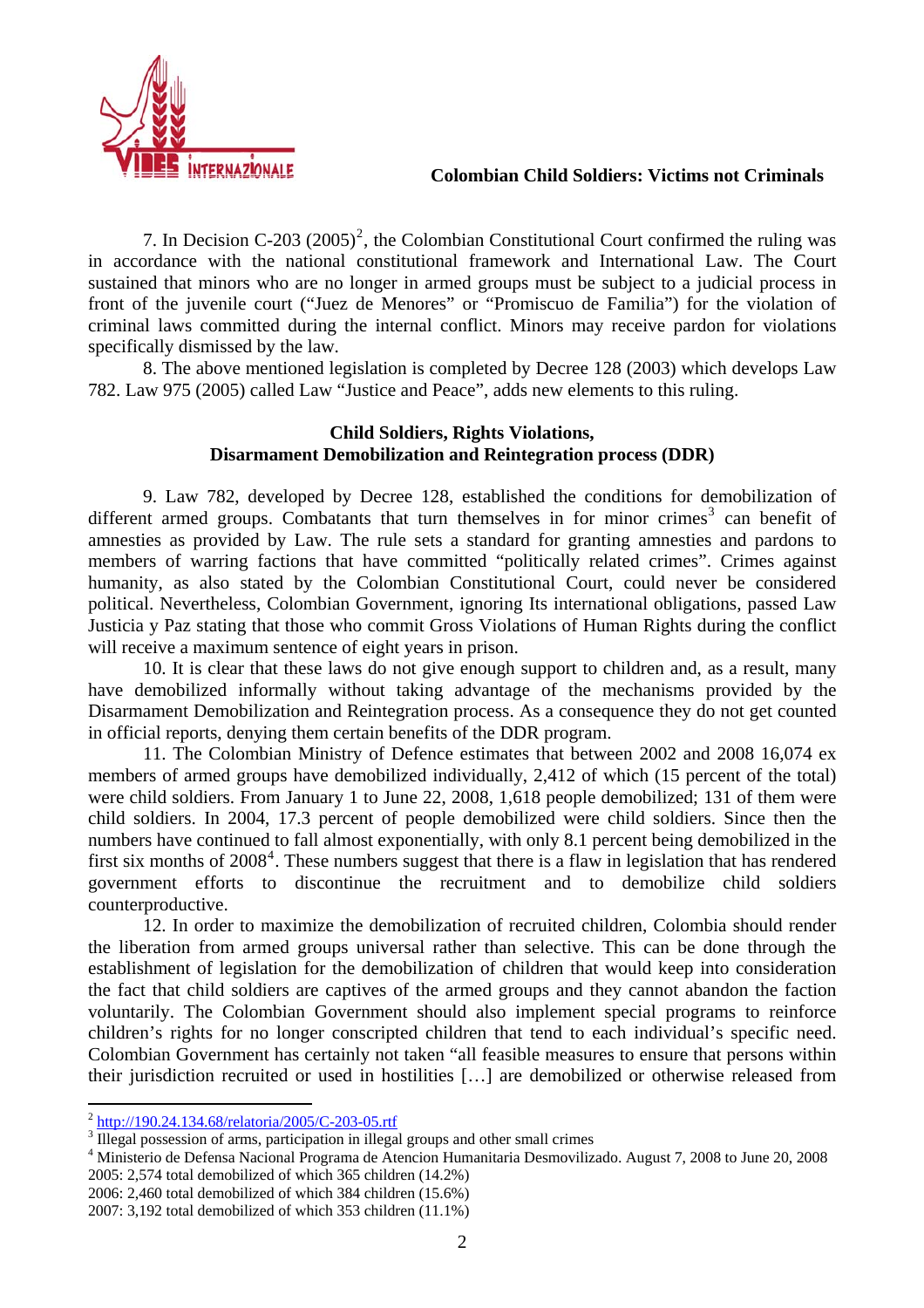

service" as required from article 6.3 of the Optional Protocol to the CRC on the involvement of children in armed conflicts.

 13. Another significant problem with former child soldier regards their criminal liability for crimes committed during their status as conscripted soldiers. We must remember that they are "primarily" victims of the crime of forced recruitment (article 162 of the Colombian criminal code Law 599, 2000).

 14. In 2006 Colombia approved Law 1098 (2006) also known as Infancy and Adolescence Code. The new legislation, inspired from the Convention on the Rights of the Child, introduces the complete protection system. The former legal framework was falsely protective and the Children did not benefit the same substantial and trial guarantees. The new Code has a paragraph "Sistema de Responsabilidad penal para Adoloscentes" that establishes criminal liability of under age focusing on the concept that minors are subject of law with rights and duties<sup>[5](#page-2-0)</sup>. The criminal liability of minors "*de facto*" existed also before and it is internationally recognized as a necessary rule in a Constitutional State. The Constitutional Court admits criminal liability for child soldiers (see Decision C-203, 2005), Article 175 of the new Code establishes the rules for child soldiers in conflict with law stating when "La Fiscalía General de la Nación" could renounce to their criminal prosecution. Gross Violations of International Humanitarian Law and Genocide should always be prosecuted.

 15. Colombia failed to implement an appropriate legislation: as a matter of fact the situation of demobilized child soldiers is different from the condition of a child in conflict with law. The only two articles of the Code related to the child soldiers are not adequate to guarantee "the best interests of the child" and their "recovery and reintegration […] in an environment which fosters the health, self-respect and dignity of the child" as stated by article 3 and 39 of the CRC.

 16. Vides believes that child soldiers always endure the conditions listed by article 175 of the Code (socio-economic conditions that make adhesion to armed groups inevitable, socioeconomic exclusion, lack of capacity to alternative participation forms, duress and threat); the problem is not really "when" but "how" the Fiscalía "could" decide whether prosecuting or not. Furthermore, the Code does not clearly state when children are chargeable leaving a big gap in the regulation of child soldiers' liability.

### **"Voluntary" Enlistment**

17. It is estimated that there are between 11,000 and 14,000 child soldiers in Colombia today<sup>[6](#page-2-1)</sup>. Recruitment into armed groups is categorized as being "voluntary" or forced. The Colombian Family Welfare Institute, a governmental organization, states that 83.7 percent of child combatants are labelled as "voluntary" recruits. The voluntary recruitment of child soldiers is in fact difficult to consider. It does not depend on a conscious choice made by the child; rather, it is the socio-economic condition of rural Colombians, which renders the decision inevitable. Internal displacement, malnutrition, lack of education, lack of government control, and abuse within families have created problematic environments, forcing the decision to enlist into armed groups.

18. "Erika, an 18 year old girl joined the FARC at 16. The socio-economic conditions she lived in left her with two choices, become an internally displaced person, or join an armed guerrilla

 $\overline{a}$ 

<span id="page-2-0"></span><sup>5</sup> Artículo 139. *Sistema de responsabilidad penal para adolescentes.* [...] de delitos cometidos por personas que tengan entre catorce (14) y dieciocho (18) años al momento de cometer el hecho punible.

<span id="page-2-1"></span><sup>6</sup> Overcoming Lost Childhoods Colombia Y Care International 2008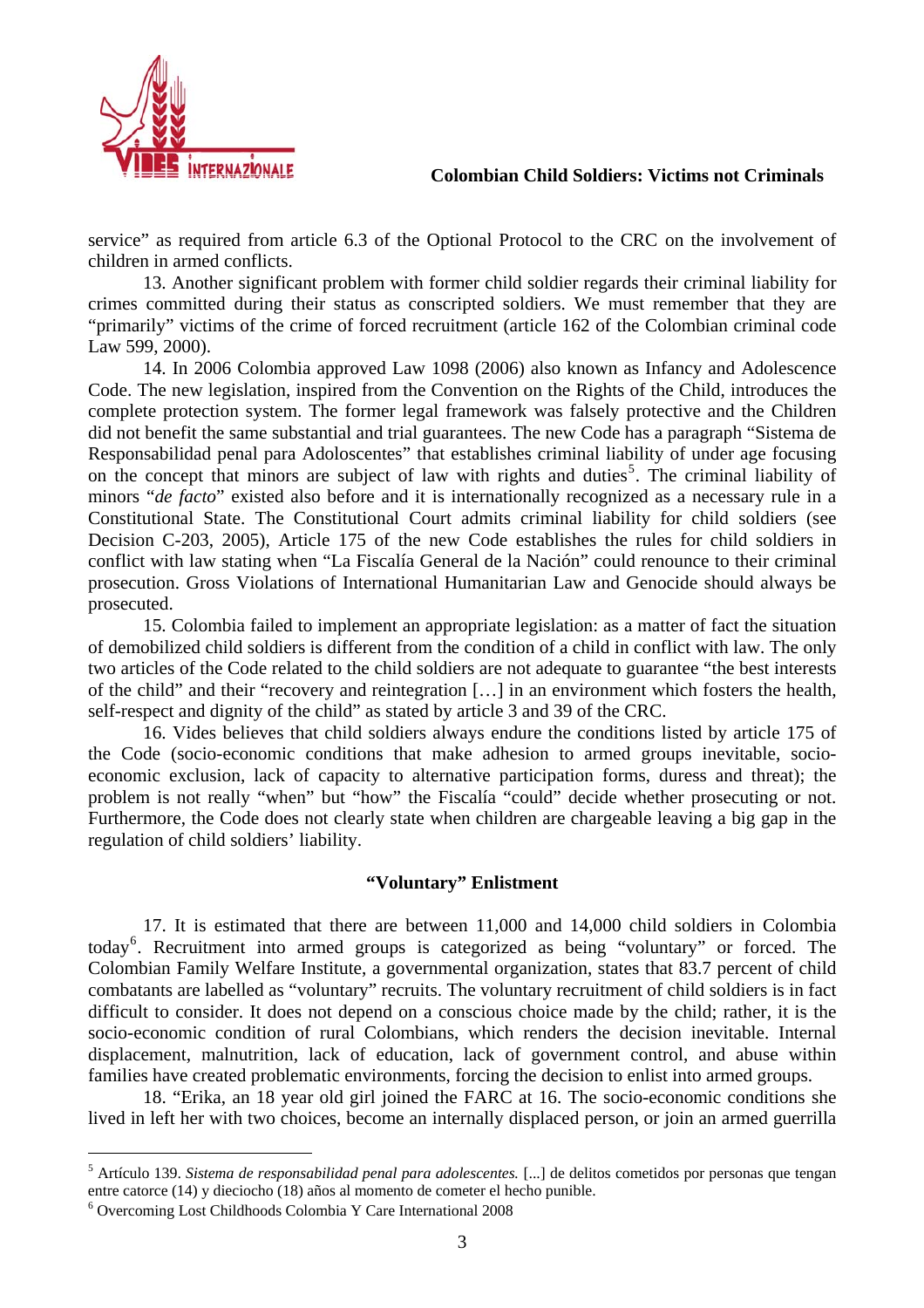

group. At first her father was hesitant, however he eventually accepted as it would provide her with a higher quality of life."<sup>[7](#page-3-0)</sup>

 19. In a table by Colombian Family Welfare Institute analyzing reasons for "voluntary" enlistment according to sex, 19.4 percent of females and 36 percent of males said they enlisted because they "liked weapons and uniforms"; 25.2 percent of females, and 24.3 percent of males liked the idea of the paramilitary or guerrilla way of life<sup>[8](#page-3-1)</sup>. These popular ways of reasoning amongst children indicate that it is unlikely for a child to make a consciously responsible voluntary decision to enlist. According to Garry Leech<sup>[9](#page-3-2)</sup>, victims of child soldiery are in fact forced by their poor socio economic conditions to join these groups, and for this reason Colombia should "extend the definition of forced recruitment". He went on to cite an interview with Manuel Marulanda Vélez (former commander in chief of the FARC) saying that it does not make sense for the FARC to force recruitment as many people willingly join in order to escape the mass poverty in rural Colombia.

 20. In Colombia, 2,224,931 people were internally displaced as a result of violent conflict between rightist paramilitaries and leftist guerrillas from 1999 to October 30, 2007, and 133,664 in the first six months of 2008 alone<sup>[10](#page-3-3)</sup>. This mass displacement has been a catalyst for rapid growth of poverty and malnutrition. The majority of Internally Displaced People are situated in rural regions. Sucre, a region located in northwest Colombia, is a typical example of the social and living conditions of children who live in a rural region. This instability has rendered the enlistment of child soldiers always forced, making the two categories of recruitment indistinguishable. 50.4 percent of Colombians and 69.5 percent of people in the region of Sucre live below the poverty line. 7 percent of Colombians are malnourished. 2.37 percent of Colombians are illiterate, while in Sucre it is a staggering 6.66 percent. The average education in Colombia is 8.7 years<sup>[11](#page-3-4)</sup>. In 38 percent of Colombian families there is a high presence of child abuse especially in rural areas<sup>[12](#page-3-5)</sup>. In fact, 25.2 percent of females, and 15 percent of males claim to have joined an armed group to escape intra familial violence $^{13}$  $^{13}$  $^{13}$ .

 21. These numbers indicate that the socio-economic conditions in Colombia and particularly in certain rural regions do not leave an alternative to child soldiers. The circumstances surrounding them force these victims to seek out a better life. Thus they cannot be held responsible for their decision, especially when considering lack of education and familial instability. This perpetuates a culture of violence within the country that troubles many of these regions.

 22. The Colombian Government has taken steps towards establishing an international collaboration to combat armed groups. In 2007, they renewed the agreement with the office of the United Nations High Commissioner for Human Rights (OHCHR) to maintain an office in Colombia

 $\overline{a}$ 

<sup>13</sup> Caracterizacion de las Niñas, Niños y Adolescentes Desvinculados de los Grupos Armados Ilegales: Insercion Social

<span id="page-3-0"></span> $^7$  Interview by Vides International with Garry Leech, Editor of The Colombia Journal, professor of Political Science at the Cape Brenton University (July 4, 2008)

<span id="page-3-1"></span><sup>8</sup> See footnote n. 6

<sup>&</sup>lt;sup>9</sup> See footnote n. 7

<span id="page-3-3"></span><span id="page-3-2"></span><sup>&</sup>lt;sup>10</sup> Boletin informativode la Consultoria para los Derechos Humanos y el despazimiento. Numero 72, Bogota, Colombia, 30 de novembre de 2007

<span id="page-3-4"></span><sup>&</sup>lt;sup>11</sup> Objectivos de Desarollo del Milenio en Colombia (UNDP) Erradicar la Pobreza y el Hambre and Lograr la Educion Basica Universal

<span id="page-3-5"></span><sup>&</sup>lt;sup>12</sup> XIX Congreso Colombiano Panamericano del Niño. La Violencia Intrafamiliar y su Incidencia en el Desarollo del Niño, La Niña y el Adolescente. La Violencia Intrafamiliar… Una Ruta Para su transformacion. Autores : Patricia Escpbar A. Aòba Lucia Martin R. (IIN)

<span id="page-3-6"></span>y Productiva desde un Enfoque de Derechos Humanos (Novembre 2006) Convenio Defensoria del Pueblo-UNICEF